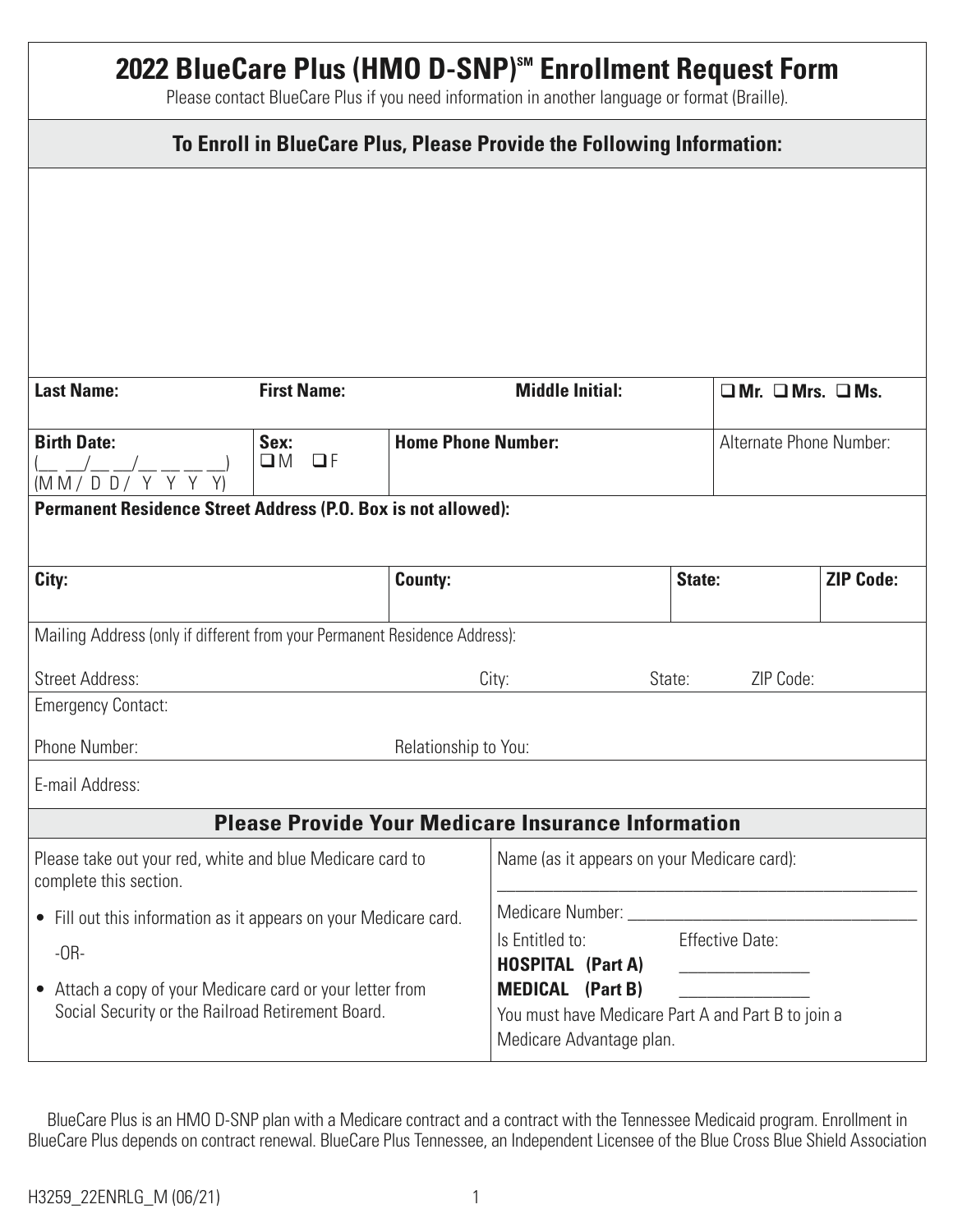# **Paying Your Plan Premium**

**If we determine that you owe a late enrollment penalty (or if you currently have a late enrollment penalty), we need to know how you would prefer to pay it. You can pay by mail or Electronic Funds Transfer (EFT) each month. You can also choose to pay your premium by automatic deduction from your Social Security or Railroad Retirement Board (RRB) benefit check each month. If you are assessed a Part D-Income Related Monthly Adjustment Amount, you will be notified by the Social Security Administration. You will be responsible for paying this extra amount in addition to your plan premium. You will either have the amount withheld from your Social Security benefit check or be billed directly by Medicare or the RRB. DO NOT pay BlueCare Plus Tennessee the Part D-IRMAA.** 

People with limited incomes may qualify for Extra Help to pay for their prescription drug costs. If eligible, Medicare could pay for 75% or more of your drug costs including monthly prescription drug premiums, annual deductibles, and coinsurance. Additionally, those who qualify will not be subject to the coverage gap or a late enrollment penalty. Many people are eligible for these savings and don't even know it. For more information about this Extra Help, contact your local Social Security office, or call Social Security at 1-800-772-1213. TTY users should call 1-800-325-0778. You can also apply for Extra Help online at www.socialsecurity.gov/ prescriptionhelp.

If you qualify for Extra Help with your Medicare prescription drug coverage costs, Medicare will pay all or part of your plan premium. If Medicare pays only a portion of this premium, we will bill you for the amount that Medicare doesn't cover.

If you don't select a payment option, you will get a bill each month.

### **Please select a premium payment option:**

| $\Box$ | Electronic funds transfer (EFT) from your bank account each month.<br>Please provide the following:                                                                                                                                                                                                                                                                                                                                                                                                                                                                                                                   |                                             |  |  |  |  |  |
|--------|-----------------------------------------------------------------------------------------------------------------------------------------------------------------------------------------------------------------------------------------------------------------------------------------------------------------------------------------------------------------------------------------------------------------------------------------------------------------------------------------------------------------------------------------------------------------------------------------------------------------------|---------------------------------------------|--|--|--|--|--|
|        | Account holder name: Account bolder name:<br>Bank account number: $ $ $ $ $ $ $ $ $ $ $ $ $ $<br>--------------                                                                                                                                                                                                                                                                                                                                                                                                                                                                                                       | Account type: $\Box$ Checking $\Box$ Saving |  |  |  |  |  |
|        | If you select EFT, your first month's premium will be deducted from your banking account at the time CMS accepts your enrollment.<br>$\Box$ Automatic deduction from your monthly Social Security or Railroad Retirement Board (RRB) benefit check.                                                                                                                                                                                                                                                                                                                                                                   |                                             |  |  |  |  |  |
|        | get monthly benefits from: $\Box$ Social Security<br>$\Box$ RRB<br>The Social Security/RRB deduction may take two or more months to begin after Social Security or RRB approves the<br>deduction. In most cases, if Social Security or RRB accepts your request for automatic deduction, the first deduction from<br>your Social Security or RRB benefit check will include all premiums due from your enrollment effective date up to the point<br>withholding begins. If Social Security or RRB does not approve your request for automatic deduction, we will send you a paper<br>bill for your monthly premiums.) |                                             |  |  |  |  |  |
|        |                                                                                                                                                                                                                                                                                                                                                                                                                                                                                                                                                                                                                       |                                             |  |  |  |  |  |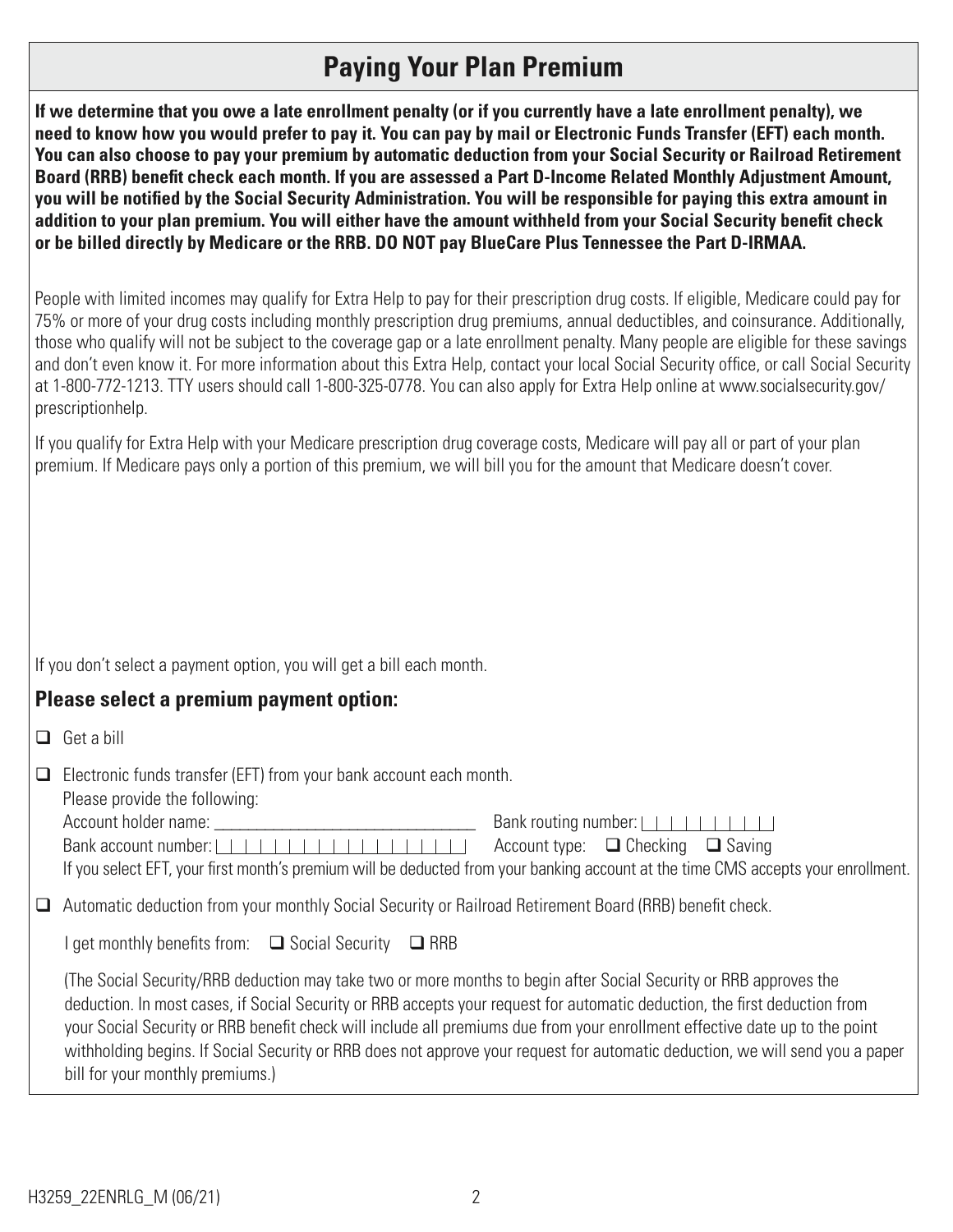| <b>Please Read and Answer These Important Questions:</b> |                                                                                                                                                                                                                                                                                                                                                                                                                                                          |  |  |  |  |  |
|----------------------------------------------------------|----------------------------------------------------------------------------------------------------------------------------------------------------------------------------------------------------------------------------------------------------------------------------------------------------------------------------------------------------------------------------------------------------------------------------------------------------------|--|--|--|--|--|
| 1.                                                       | Some individuals may have other drug coverage, including other private insurance, TRICARE, Federal employee health<br>benefits coverage, VA benefits, or State pharmaceutical assistance programs.                                                                                                                                                                                                                                                       |  |  |  |  |  |
|                                                          | Will you have other prescription drug coverage in addition to BlueCare Plus?<br>$\Box$ Yes $\Box$ No                                                                                                                                                                                                                                                                                                                                                     |  |  |  |  |  |
|                                                          | If "yes," please list your other coverage and your identification (ID) number(s) for this coverage:                                                                                                                                                                                                                                                                                                                                                      |  |  |  |  |  |
|                                                          | Name of other coverage:<br>ID $#$ for this coverage: Group $#$ for this coverage:                                                                                                                                                                                                                                                                                                                                                                        |  |  |  |  |  |
| 2.                                                       | Are you a resident in a long-term care facility, such as a nursing home? $\Box$ Yes $\Box$ No<br>If "yes," please provide the following information:                                                                                                                                                                                                                                                                                                     |  |  |  |  |  |
|                                                          |                                                                                                                                                                                                                                                                                                                                                                                                                                                          |  |  |  |  |  |
|                                                          |                                                                                                                                                                                                                                                                                                                                                                                                                                                          |  |  |  |  |  |
|                                                          |                                                                                                                                                                                                                                                                                                                                                                                                                                                          |  |  |  |  |  |
| 3.                                                       | Are you enrolled in your State Medicaid program? □ Yes □ No                                                                                                                                                                                                                                                                                                                                                                                              |  |  |  |  |  |
|                                                          |                                                                                                                                                                                                                                                                                                                                                                                                                                                          |  |  |  |  |  |
|                                                          | 4. Do you or your spouse work? Q Yes Q No                                                                                                                                                                                                                                                                                                                                                                                                                |  |  |  |  |  |
|                                                          | Please choose the name of a Primary Care Physician (PCP), clinic or health center:                                                                                                                                                                                                                                                                                                                                                                       |  |  |  |  |  |
|                                                          |                                                                                                                                                                                                                                                                                                                                                                                                                                                          |  |  |  |  |  |
|                                                          |                                                                                                                                                                                                                                                                                                                                                                                                                                                          |  |  |  |  |  |
|                                                          |                                                                                                                                                                                                                                                                                                                                                                                                                                                          |  |  |  |  |  |
|                                                          | Please check one of the boxes below if you would prefer us to send you information in a language other than English or in an<br>accessible format:                                                                                                                                                                                                                                                                                                       |  |  |  |  |  |
| ❏                                                        | Spanish welcome packet                                                                                                                                                                                                                                                                                                                                                                                                                                   |  |  |  |  |  |
| ❏                                                        | Digital welcome packet (Email address is required on page 1 to receive digital file.)                                                                                                                                                                                                                                                                                                                                                                    |  |  |  |  |  |
|                                                          | Please contact BlueCare Plus at 1-800-332-5762 if you need information in an accessible format or language<br>other than what is listed above. Our office hours are 8 a.m. to 9 p.m. ET, 7 days a week. Our automated phone<br>system may answer your call during weekends and holidays from April 1 - Sept. 30. Please leave your name<br>and telephone number, and we'll call you back by the end of the next business day. TTY users should call 711. |  |  |  |  |  |
|                                                          | Note: Email communications are not secure, so there is a possibility that information included in emails can be<br>intercepted or read by someone else. By providing your email address, you accept the risks associated<br>with emailing.                                                                                                                                                                                                               |  |  |  |  |  |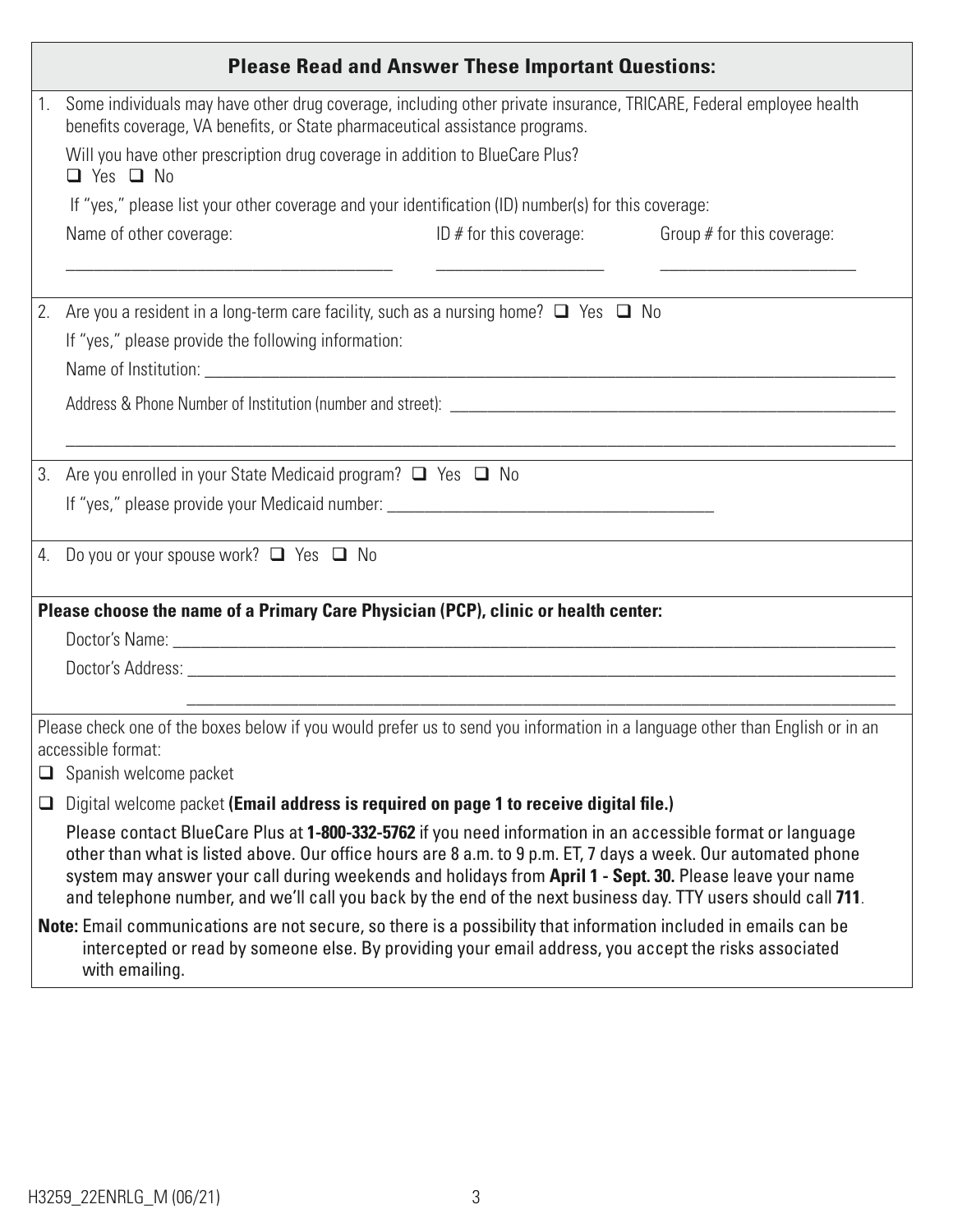

# **Please Read This Important Information**

**If you currently have health coverage from an employer or union, joining BlueCare Plus could affect your employer or union health benefits. You could lose your employer or union health coverage if you join BlueCare Plus.** Read the communications your employer or union sends you. If you have questions, visit their website, or contact the office listed in their communications. If there isn't any information on whom to contact, your benefits administrator or the office that answers questions about your coverage can help.

## **Please Read and Sign Below**

#### **By completing this enrollment application, I agree to the following:**

BlueCare Plus is a Medicare Advantage plan and has a contract with the Federal government. I will need to keep my Medicare Parts A and B. I can be in only one Medicare Advantage plan at a time, and I understand that my enrollment in this plan will automatically end my enrollment in another Medicare health plan or prescription drug plan. It is my responsibility to inform you of any prescription drug coverage that I have or may get in the future. Enrollment in this plan is generally for the entire year. Once I enroll, I may leave this plan or make changes only at certain times of the year when an enrollment period is available (Example: October 15 – December 7 of every year), or under certain special circumstances.

BlueCare Plus serves a specific service area. If I move out of the area that BlueCare Plus serves, I need to notify the plan so I can disenroll and find a new plan in my new area. Once I am a member of BlueCare Plus, I have the right to appeal plan decisions about payment or services if I disagree. I will read the Evidence of Coverage document from BlueCare Plus when I get it to know which rules I must follow to get coverage with this Medicare Advantage plan. I understand that people with Medicare aren't usually covered under Medicare while out of the country except for limited coverage near the U.S. border.

I understand that beginning on the date BlueCare Plus coverage begins, using services in-network can cost less than using services out-of-network, except for emergency or urgently needed services or out-of-area dialysis services. If medically necessary, BlueCare Plus provides refunds for all covered benefits, even if I get services out of network. Services authorized by BlueCare Plus and other services contained in my BlueCare Plus Evidence of Coverage document (also known as a member contract or subscriber agreement) will be covered. Without authorization, **NEITHER MEDICARE NOR BLUECARE PLUS WILL PAY FOR THE SERVICES.** 

I understand that if I am getting assistance from a sales agent, broker, or other individual employed by or contracted with BlueCare Plus, he/she may be paid based on my enrollment in BlueCare Plus.

**Release of Information:** By joining this Medicare health plan, I acknowledge that BlueCare Plus will release my information to Medicare and other plans as is necessary for treatment, payment and health care operations. I also acknowledge that BlueCare Plus will release my information including my prescription drug event data to Medicare, who may release it for research and other purposes which follow all applicable Federal statutes and regulations. The information on this enrollment form is correct to the best of my knowledge. I understand that if I intentionally provide false information on this form, I will be disenrolled from the plan.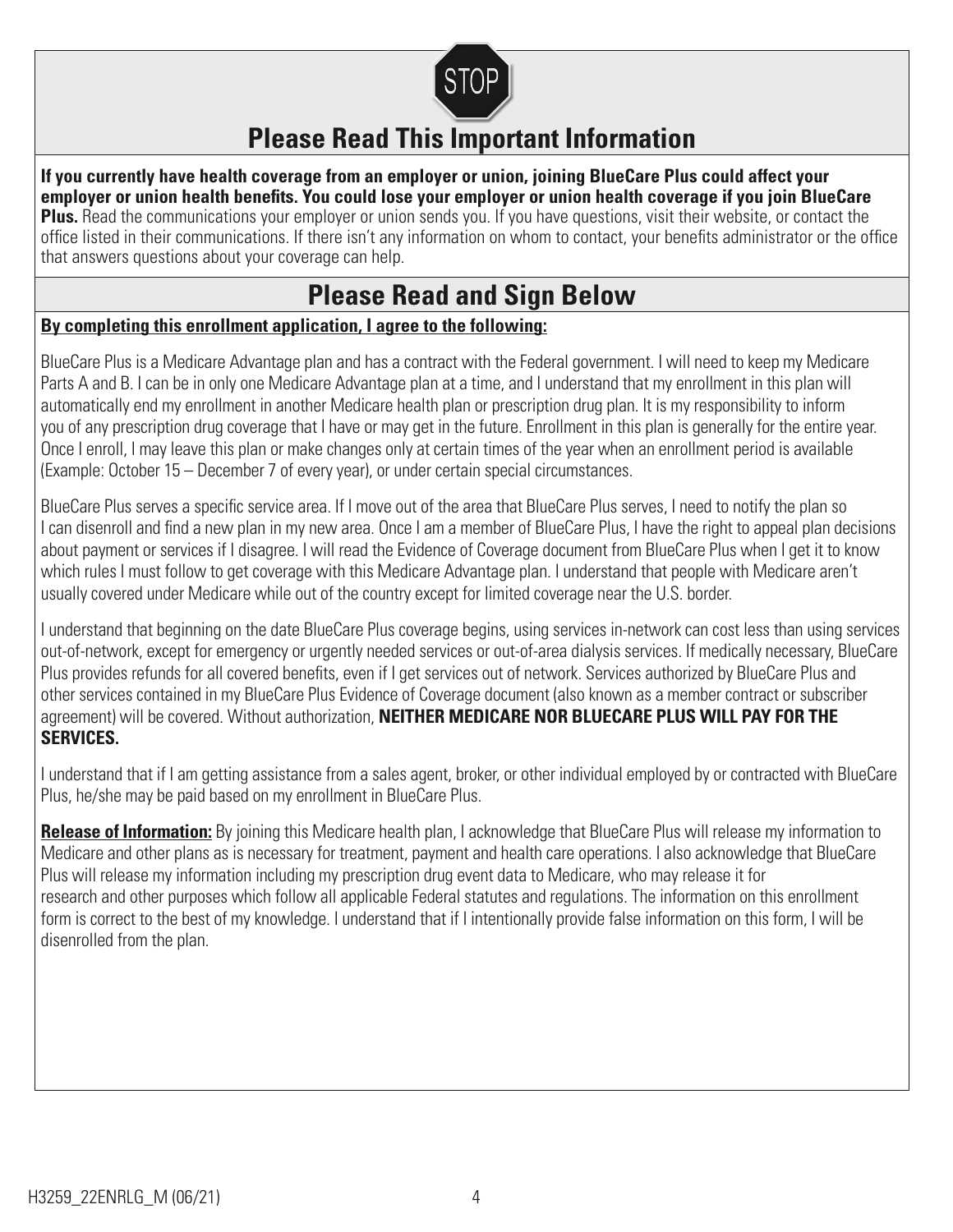| I understand that my signature (or the signature of the person authorized to act on my behalf under the laws of the State where I<br>live) on this application means that I have read and understand the contents of this application. If signed by an authorized individual<br>(as described above), this signature certifies that 1) this person is authorized under State law to complete this enrollment and 2)<br>documentation of this authority is available upon request from Medicare. |                      |  |  |  |  |
|-------------------------------------------------------------------------------------------------------------------------------------------------------------------------------------------------------------------------------------------------------------------------------------------------------------------------------------------------------------------------------------------------------------------------------------------------------------------------------------------------|----------------------|--|--|--|--|
| Signature:                                                                                                                                                                                                                                                                                                                                                                                                                                                                                      | <b>Today's Date:</b> |  |  |  |  |
|                                                                                                                                                                                                                                                                                                                                                                                                                                                                                                 |                      |  |  |  |  |
| If you are the authorized representative, you must sign above and provide the following information:                                                                                                                                                                                                                                                                                                                                                                                            |                      |  |  |  |  |
|                                                                                                                                                                                                                                                                                                                                                                                                                                                                                                 |                      |  |  |  |  |
|                                                                                                                                                                                                                                                                                                                                                                                                                                                                                                 |                      |  |  |  |  |
|                                                                                                                                                                                                                                                                                                                                                                                                                                                                                                 |                      |  |  |  |  |
|                                                                                                                                                                                                                                                                                                                                                                                                                                                                                                 |                      |  |  |  |  |
|                                                                                                                                                                                                                                                                                                                                                                                                                                                                                                 |                      |  |  |  |  |
| <b>Office Use Only:</b>                                                                                                                                                                                                                                                                                                                                                                                                                                                                         |                      |  |  |  |  |
|                                                                                                                                                                                                                                                                                                                                                                                                                                                                                                 |                      |  |  |  |  |
| Effective Date of Coverage: _________________                                                                                                                                                                                                                                                                                                                                                                                                                                                   |                      |  |  |  |  |
| ICEP/IEP: _______ AEP: _______ SEP (type): ______ Not Eligible: ______                                                                                                                                                                                                                                                                                                                                                                                                                          |                      |  |  |  |  |
|                                                                                                                                                                                                                                                                                                                                                                                                                                                                                                 |                      |  |  |  |  |
| <b>Licensed Agent Use Only</b><br>I certify that I have truly and accurately recorded on this application the information supplied by the enrollee.                                                                                                                                                                                                                                                                                                                                             |                      |  |  |  |  |
|                                                                                                                                                                                                                                                                                                                                                                                                                                                                                                 |                      |  |  |  |  |
|                                                                                                                                                                                                                                                                                                                                                                                                                                                                                                 |                      |  |  |  |  |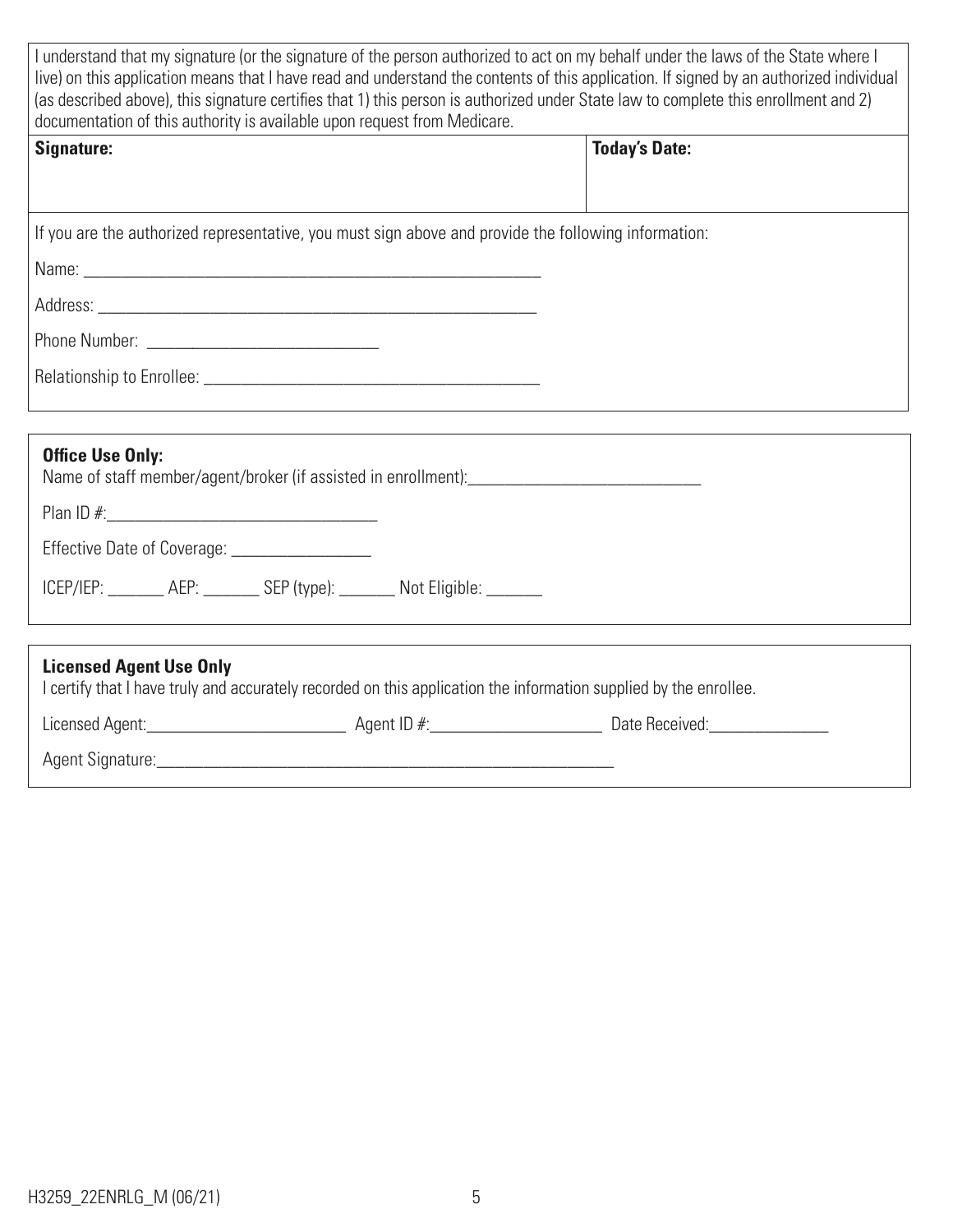# **Attestation of Eligibility for an Enrollment Period**

**Typically, you may enroll in a Medicare Advantage plan only during the annual enrollment period from October 15 through December 7 of each year.** There are exceptions that may allow you to enroll in a Medicare Advantage plan outside of this period.

Please read the following statements carefully and check the box if the statement applies to you. By checking any of the following boxes you are certifying that, to the best of your knowledge, you are eligible for an Enrollment Period. If we later determine that this information is incorrect, you may be disenrolled.

 $\Box$  I am new to Medicare.

\_\_\_\_\_\_\_\_\_\_\_\_\_\_\_\_\_\_\_\_\_\_ .

- $\Box$  I am making my annual enrollment period election (October 15 through December 7).
- $\Box$  I am enrolled in a Medicare Advantage plan and want to make a change during the Medicare Advantage Open Enrollment Period (MA OEP).
- $\Box$  I recently moved outside of the service area for my current plan or I recently moved and this plan is a new option for me. I moved on (insert date) \_\_\_\_\_\_\_\_\_\_\_\_\_\_\_\_\_\_\_\_\_\_\_\_\_\_.
- $\Box$  I recently was released from incarceration. I was released on (insert date) \_\_\_\_\_\_\_\_\_\_\_\_\_\_\_\_\_\_\_\_\_\_\_.
- $\Box$  I recently returned to the United States after living permanently outside of the U.S. I returned to the U.S. on (insert date) \_\_\_\_\_\_\_\_\_\_\_\_\_\_\_\_\_\_\_\_\_\_ .
- $\Box$  I recently obtained lawful presence status in the United States. I got this status on (insert date)
- $\Box$  I recently had a change in my Medicaid (newly got Medicaid, had a change in level of Medicaid assistance, or lost Medicaid) on (insert date) example the control of  $\sim$
- $\Box$  I recently had a change in my Extra Help paying for Medicare prescription drug coverage (newly got Extra Help, had a change in the level of Extra Help, or lost Extra Help) on (insert date) \_\_\_\_\_\_\_\_\_\_\_\_\_\_\_\_\_\_\_\_\_\_\_\_.
- $\Box$  I have both Medicare and Medicaid (or my state helps pay for my Medicare premiums) or I get Extra Help paying for my Medicare prescription drug coverage, but I haven't had a change.
- $\Box$  I am moving into, live in, or recently moved out of a Long-Term Care Facility (for example, a nursing home or long term care facility). I moved/will move into/out of the facility on (insert date) \_\_\_\_\_\_\_\_\_\_\_\_\_\_\_\_\_\_\_\_\_\_\_\_
- $\Box$  I recently left a PACE program on (insert date)  $\Box$
- $\Box$  I recently involuntarily lost my creditable prescription drug coverage (coverage as good as Medicare's). I lost my drug coverage on (insert date)  $\qquad \qquad \ldots$
- $\Box$  I am leaving employer or union coverage on (insert date)  $\Box$
- $\Box$  I belong to a pharmacy assistance program provided by my state.